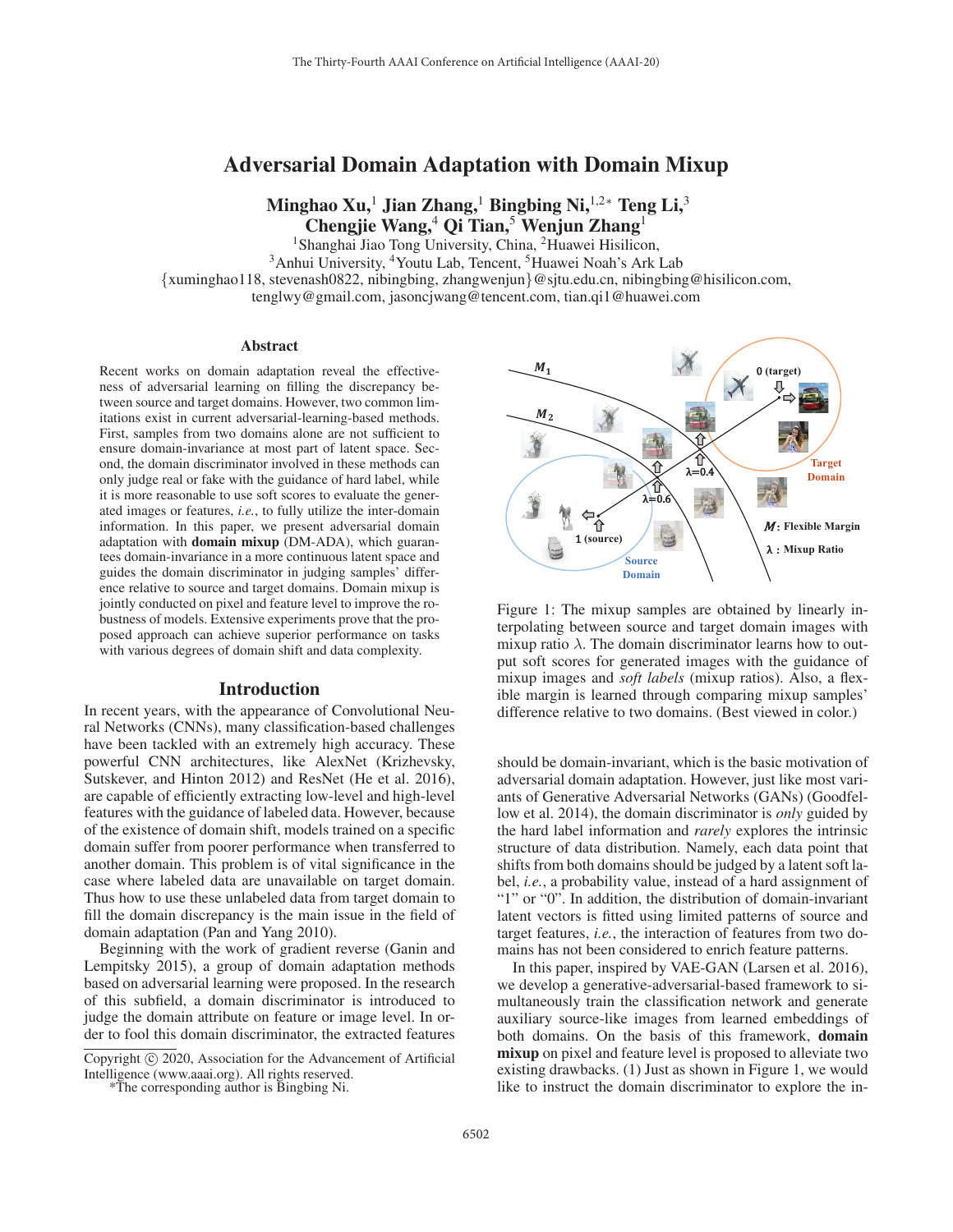trinsic structure of source and target distributions through triplet loss with a flexible margin and applying domain classification with mixed images and corresponding soft labels (*i.e.*, mixup ratio), which provides abundant intermediate status between two separate domains. (2) In order to expand the searching range in latent space, linear interpolations of source and target features are exploited. Since the subsequent nonlinear neural network can easily ruin the linear mixed information, the extracted features of mixed images are not used for augmentation directly. This operation leads to a more continuous domain-invariant latent distribution, which benefits the performance on target domain when the oscillation of data distribution occurs in the test phase.

We evaluate the image recognition performance of our approach on three benchmarks with different extent of domain shift. Experiments prove the effectiveness of our approach, and we achieve state-of-the-art in most settings. The contributions of our work are summarized as follows:

- We design an adversarial training framework which maps both domains to a common latent distribution, and efficiently transfer our knowledge learned on the supervised domain to its unsupervised counterpart.
- Domain mixup on pixel and feature level accompanied with well-designed soft domain labels is proposed to improve the generalization ability of models. This method promotes the generalization ability of feature extractor and obtains a domain discriminator judging samples' difference relative to two domains with refined scores.
- We extensively evaluate our approach under different settings, and our approach achieves superior results even when the domain shift is high and the data distribution is complex.

#### Related Work

Domain adaptation is a frequently used technique to promote the generalization ability of models trained on a single domain in many Computer Vision tasks. In this section, we describe existing domain adaptation methods and compare our approach with them.

The transferability of Deep Neural Networks is proved in (Yosinski et al. 2014), and deep learning methods for domain adaptation can be classified into several categories. Maximum Mean Discrepancy (MMD) (Gretton et al. 2012; Tzeng et al. 2014) is a way to measure the similarity of two distributions. Weighted Domain Adaptation Network (WDAN) (Yan et al. 2017) defines the weighted MMD with class conditional distribution on both domains. The multiple kernel version of MMD (MK-MMD) is explored in (Long et al. 2015) to define the distance between two distributions. In addition, specific deep neural networks are constructed to restrict the domain-invariance of top layers by aligning the second-order statistics (Sun and Saenko 2016).

Adversarial Training (Ajakan et al. 2013; Ganin et al. 2016) is another way to transfer domain information. RevGrad (Ganin and Lempitsky 2015) designs a double branched architecture for object classification and domain classification respectively. Adversarial Discriminative Domain Adaptation (ADDA) (Tzeng et al. 2017) trains two feature extractors for source and target domains respectively, and produces embeddings fooling the discriminator. Other works optimize the performance on target domain by capturing complex multimode structures (Pei et al. 2018; Long et al. 2018), exploring task-specific decision boundaries (Saito et al. 2018b; 2018a; Tran et al. 2019), aligning the attention regions (Kang et al. 2018) and applying structure-aware alignment (Ma, Zhang, and Xu 2019). In addition, the label information of target domain is explored in recent works (Zhang et al. 2018b; Xie et al. 2018; Ma, Zhang, and Xu 2019).

Another group of methods perform adaptation by applying adversarial loss on pixel level. Source domain images are adapted as if they are drawn from target domain using generative adversarial networks in (Bousmalis et al. 2017; Liu and Tuzel 2016), and generated samples expand the training set. Furthermore, image generation and training the task-specific classifier are accomplished simultaneously in (Ghifary et al. 2016; Sankaranarayanan et al. 2018). Cycleconsistency is also considered in (Hoffman et al. 2018) to enforce the consistency of relevant semantics.

Comparison with existing GAN-based approaches. Although former works use GAN as a manner of data augmentation (Bousmalis et al. 2017; Liu and Tuzel 2016) or producing domain adaptive gradient information (Ghifary et al. 2016; Sankaranarayanan et al. 2018), they may be trapped in the mismatch between generated data and assigned hard labels. We further explore the usage of domain mixup on pixel and feature level to enhance the robustness of adaptation models. On one hand, pixel-level mixup prompts the domain discriminator to excavate the intrinsic structure of source and target distributions. On the other hand, featurelevel mixup facilitates a more continuous feature distribution in the latent space with low domain shift.

# Adversarial Domain Adaptation with Domain Mixup

In unsupervised domain adaptation, a source domain dataset  $(X_s, Y_s) = \{(x_i^s, y_i^s)\}_{i=1}^{n_s}$  with  $n_s$  labeled samples and a target domain dataset  $X_t = \{x_j^t\}_{j=1}^{n_t}$  with  $n_t$  unlabeled samples are available. It is assumed that source samples  $x^s$  obey the source distribution  $P_s$ , and target samples  $x^t$  obey the target distribution  $P_t$ . In addition, both domains share the same label space  $Y = \{1, 2, 3, \cdots, K\}$ , where K is the number of classes.

# Framework of DM-ADA

In this work, a variant of VAE-GAN (Larsen et al. 2016) is applied to the domain adaptation task. Figure 2 presents an overview of the whole framework. For the input, there are three kinds: source domain images, target domain images and mixup images obtained by pixel-wise addition of source and target images. Just as conventional variational autoencoder (Kingma and Welling 2013), an encoder  $N_e$  maps inputs from source and target domains to the standard Gaussian distribution  $\mathcal{N}(0, I)$ . For every sample, a mean vector  $\mu$  and a standard deviation vector  $\sigma$  are served as the feature embedding. On feature level, the feature embeddings of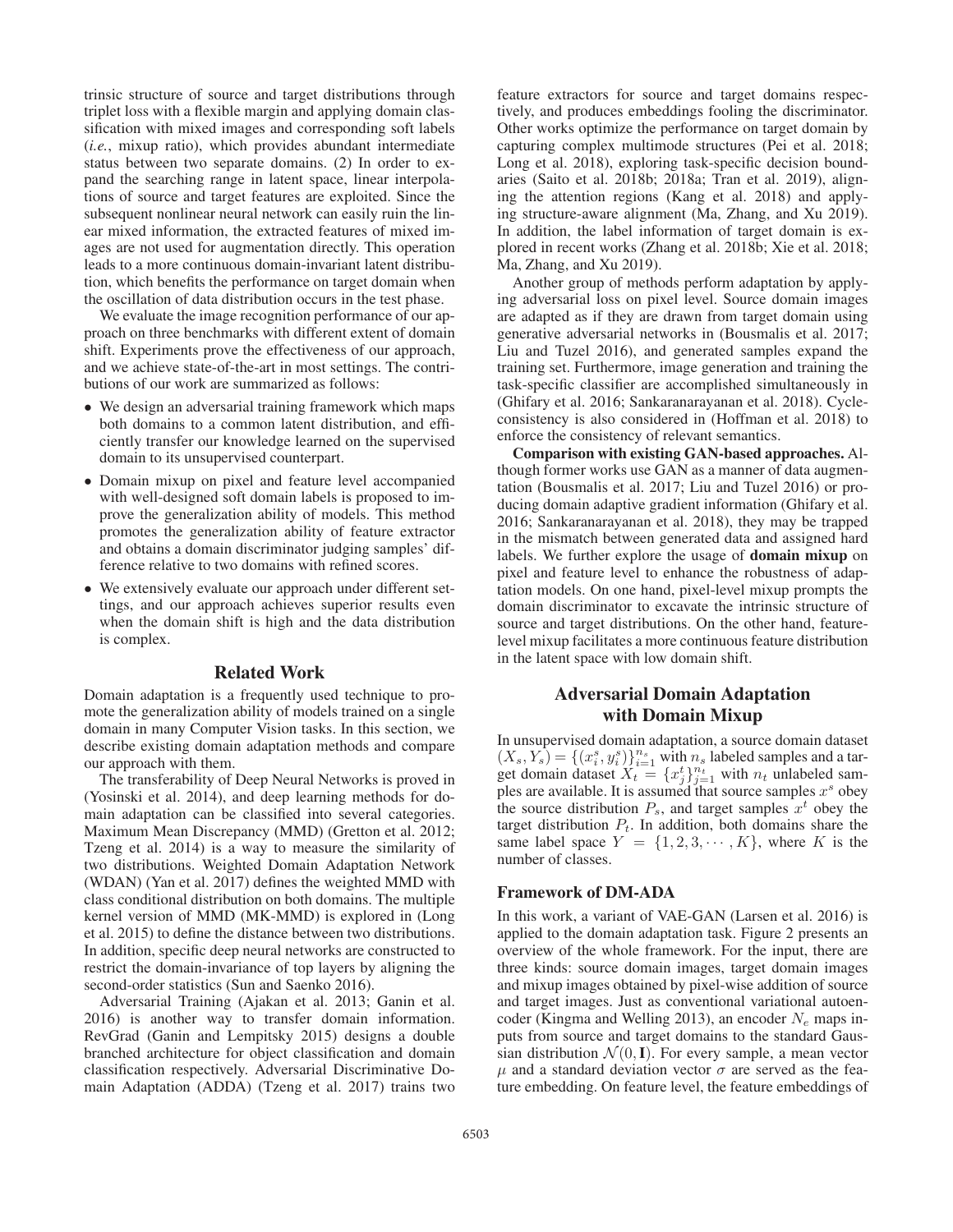

Figure 2: Illustration of the pipeline in the training phase. First, mixup inputs  $x^m$  are obtained by mixing two domains' inputs  $x^s$ and  $x^t$ . Encoder  $N_e$  maps source and target inputs to  $(\mu_s, \sigma_s)$  and  $(\mu_t, \sigma_t)$  respectively. In the latent space, feature embeddings of two domains are mixed to produce mixup features  $(\mu_m, \sigma_m)$ . After that, the framework is split to two branches. On one branch, classifier C performs K-way object classification. On the other branch, latent codes are decoded by  $N_d$ , and the minmax game between  $N_d$  and D facilitates domain-invariance on category level. (Best viewed in color.)

two domains are also linearly mixed to produce mixup features  $(\mu_m, \sigma_m)$ . After that, the framework is split into two branches. For one branch, the embedding of source domain is used to do  $K$ -way object classification by the classifier  $C$ . For the other branch, source and target domain are aligned on category level through enforcing the decoded images to be source-like and preserve class information of inputs. Details are stated in the following parts.

Domain mixup on two levels. To explore the internal structure of data from two domains, source domain images  $x<sup>s</sup>$  and target domain images  $x<sup>t</sup>$  are linearly interpolated (Zhang et al. 2018a) to produce mixup images  $x^m$  and corresponding soft domain labels  $l_{dom}^m$  as follows:

$$
x^m = \lambda x^s + (1 - \lambda)x^t, \tag{1}
$$

$$
_{dom}^{m} = \lambda l_{dom}^{s} + (1 - \lambda)l_{dom}^{t} = \lambda,
$$
 (2)

where  $\lambda \in [0, 1]$  is the mixup ratio, and  $\lambda \sim \text{Beta}(\alpha, \alpha)$ , in which  $\alpha$  is constantly set as 2.0 in all experiments.  $l_{dom}^s$  and  $l_{dom}^t$  represent the domain label of source and target data, which are manually set as 1 and 0.

l

Inputs of source and target domains are then embedded to  $(\mu_s, \sigma_s)$  and  $(\mu_t, \sigma_t)$  in the latent space by a shared encoder  $N_e$ . In order to yield a more continuous domain-invariant latent distribution, two domains' embeddings are linearly mixed to produce mixup feature embedding  $(\mu_m, \sigma_m)$ :

$$
\mu_m = \lambda \mu_s + (1 - \lambda)\mu_t,\tag{3}
$$

$$
\sigma_m = \lambda \sigma_s + (1 - \lambda)\sigma_t, \tag{4}
$$

where  $\lambda$  equals to the one used in pixel-level mixup.

Restricting encoder with priori. Just as conventional VAE (Kingma and Welling 2013), the encoder  $N_e$  is regularized by a standard gaussian priori over the latent distribution. The objective is to narrow the Kullback-Leibler divergence between posteriori and priori:

$$
\min_{N_e} \mathcal{L}_{KL},\tag{5}
$$

$$
\mathcal{L}_{KL} = D_{KL}(\mathcal{N}(\mu, \sigma) || \mathcal{N}(0, \mathbf{I})), \tag{6}
$$

where  $\mu$  and  $\sigma$  are the encoded mean and standard deviation of source and target images.

**Supervised training for classifier.** The classifier  $C$  is optimized with cross entropy loss defined on source domain, and the objective is as follows:

$$
\min_{N_e, C} \mathcal{L}_C,\tag{7}
$$

$$
\mathcal{L}_C = -\mathbf{E}_{x^s \sim P_s} \sum_{i=1}^K y_i^s \log \big(C([\mu_s, \sigma_s])\big),\tag{8}
$$

where [·] denotes concatenation. It is worth noticing that classifier  $C$  can't be replaced by the object classification branch of discriminator D, since the adapted features are only passed directly to  $C$ , which enhances  $C$ 's performance on target domain.

Decoding latent codes. Before the generation phase, we first define the one-hot object class label  $l_{cls}$  and a onedimensional uncertainty compensation  $l_{comp}$  for both domains and mixup features as below:

$$
l_{cls}^{s} = [0, 0, \cdots, 1, \cdots, 0], \quad l_{comp}^{s} = 0,
$$
  
\n
$$
l_{cls}^{t} = [0, 0, \cdots, 0, \cdots, 0], \quad l_{comp}^{t} = 1,
$$
  
\n
$$
l_{cls}^{m} = [0, 0, \cdots, \lambda, \cdots, 0], \quad l_{comp}^{m} = 1 - \lambda,
$$
  
\n(9)

where 1 and  $\lambda$  are on the y<sup>s</sup>-th position of  $l_{cls}^{s}$  and  $l_{cls}^{m}$  to indicate the known class label for both features respectively. For all features derived from target domain or mixup procedure, since the class labels remain uncertain,  $l_{comp}$  is set as a compensation to normalize the sum of vector  $l_{cls}$  and  $l_{comp}$ to 1. After that, decoder  $N_d$  predicts the auxiliary generated images  $x_q$  as below:

$$
x_g = N_d([\mu, \sigma, z, l_{cls}, l_{comp}]),\tag{10}
$$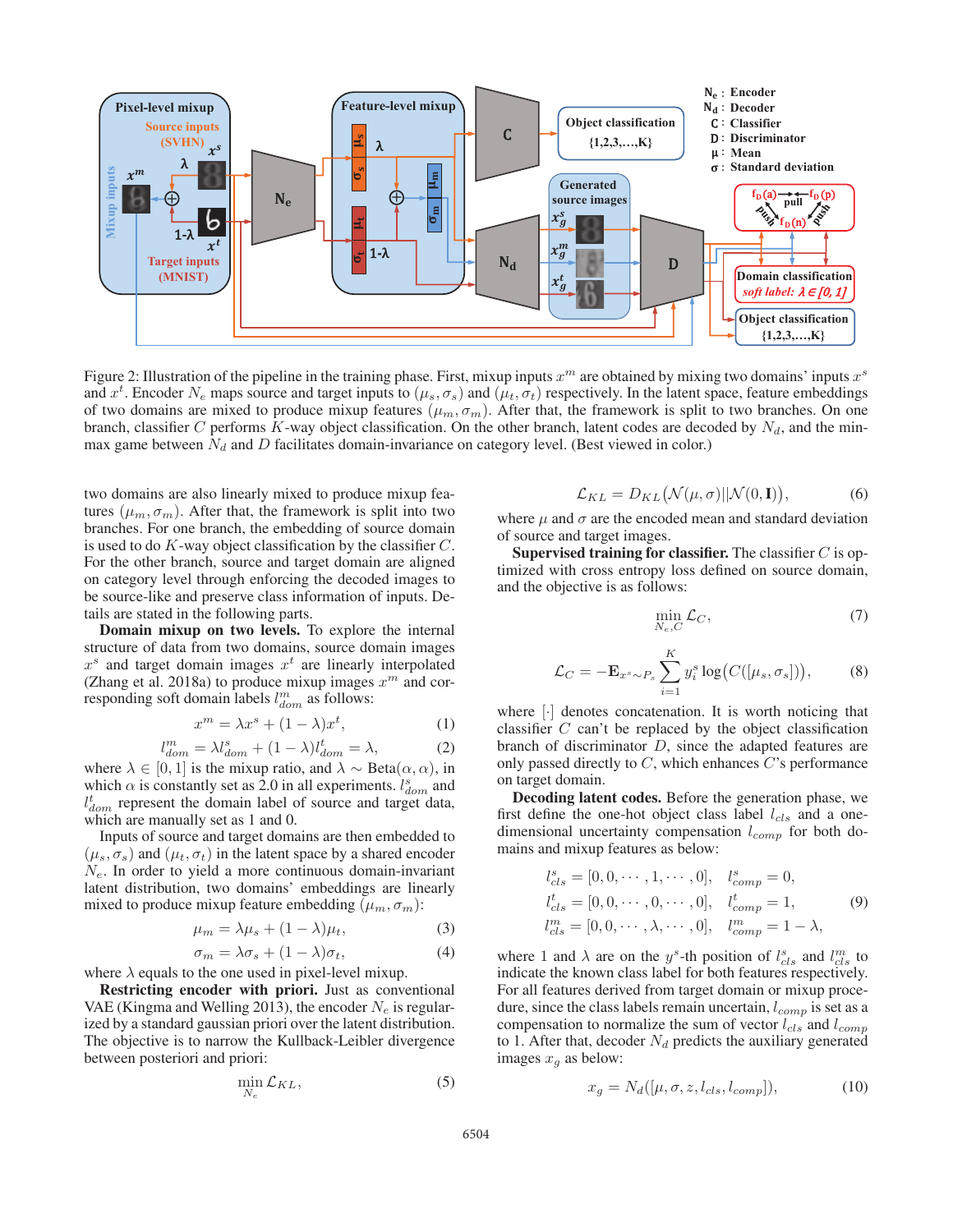where  $z$  is the noise vector randomly sampled from standard Gaussian distribution.

Adversarial domain alignment. Compared with previous adversarial-learning-based methods (Ganin and Lempitsky 2015; Tzeng et al. 2017; Pei et al. 2018), we constrain domain-invariance not only on source and target domains, but also on the intermediate representations between two domains. The min-max optimization objective on different domains are defined as follows:

$$
\min_{N_e, N_d} \max_D \mathcal{L}_{adv}^s + \mathcal{L}_{adv}^t + \mathcal{L}_{adv}^m,
$$
\n(11)

$$
\mathcal{L}_{adv}^{s} = \mathbf{E}_{x^{s} \sim P_{s}} \log(D_{dom}(x^{s})) + \log(1 - D_{dom}(x_{g}^{s})),
$$
\n(12)

$$
\mathcal{L}_{adv}^{t} = \mathbf{E}_{x^{t} \sim P_{t}} \log \left( 1 - D_{dom}(x_{g}^{t}) \right), \tag{13}
$$

$$
\mathcal{L}_{adv}^{m} = \mathbf{E}_{x^{s} \sim P_{s}, x^{t} \sim P_{t}} \log \left( 1 - D_{dom}(x_{g}^{m}) \right), \tag{14}
$$

where  $D_{dom}$  is the domain classification branch of D. During training process, the mixup features can well be mapped to somewhere in-between source and target domain on pixel level, and it is more proper to assign them with scores between 0 and 1. Domain classification loss  $\mathcal{L}_{soft}^{m}$  is utilized to guide domain discriminator output such soft scores:

$$
\min_{D} \mathcal{L}_{soft}^{m},\tag{15}
$$

$$
\mathcal{L}_{soft}^{m} = -\mathbf{E}_{x^{s} \sim P_{s}, x^{t} \sim P_{t}} l_{dom}^{m} \log(D_{dom}(x^{m})) + (1 - l_{dom}^{m}) \log(1 - D_{dom}(x^{m})). \tag{16}
$$

We further introduce a triplet loss  $\mathcal{L}_{tri}^m$  to constrain mixup samples' distance to source and target domains, which makes domain discriminator easier to converge:

$$
\min_{D} \mathcal{L}_{tri}^m,\tag{17}
$$

$$
\mathcal{L}_{tri}^{m} = \mathbf{E}_{x^{s} \sim P_{s}, x^{t} \sim P_{t}} [||f_{D}(a) - f_{D}(p)||_{2}^{2} - ||f_{D}(a) - f_{D}(n)||_{2}^{2} + f_{tri}(\lambda)]_{+},
$$
\n(18)

where  $f_D$  is the feature extractor of D, and  $[\cdot]_+ = max(0, \cdot)$ denotes the hinge loss function;  $(a, p, n) = (x^m, x^s, x^t)$ , when  $\lambda \geqslant 0.5$ , and  $(a, p, n) = (x^m, x^t, x^s)$ , otherwise. Considering that samples with more source or target domain components should have larger difference with the counterpart domain, a flexible margin  $f_{tri}(\lambda) = |2\lambda - 1|$  is used.

Category-level domain alignment. In order to ensure the identical categories' features of two domains are mapped nearby in the latent space, classification loss  $\mathcal{L}_{cls}^{s}$  and  $\mathcal{L}_{cls}^{t}$ are introduced to ensure the class-consistency between decoded images and inputs:

$$
\min_{N_e, N_d, D} \mathcal{L}_{cls}^s + \mathcal{L}_{cls}^t,\tag{19}
$$

$$
\mathcal{L}_{cls}^s = -\mathbf{E}_{x^s \sim P_s} \sum_{i=1}^K y_i^s \log(D_{cls}(x_g^s)),\tag{20}
$$

### Algorithm 1 Training procedure of DM-ADA

**Input:** Source domain:  $X_s$  and  $Y_s$ , target domain:  $X_t$  and the number of iterations N. Output: Configurations of DM-ADA. **Initialize**  $\omega$  and  $\varphi$ **Initialize**  $\theta_{N_e}, \theta_{N_d}, \theta_C$  and  $\theta_D$ for  $n = 1$  to N do  $(x^s, y^s) \leftarrow$  RANDOMSAMPLE $(X_s, Y_s)$  $(x^{t}) \leftarrow$  RANDOMSAMPLE $(X_t)$  $\lambda \leftarrow$  RANDOMSAMPLE(Beta $(\alpha, \alpha)$ )  $(x^m, l_{dom}^m) \leftarrow$  Eq. (1, 2) # Get mixup images  $(\mu, \sigma) \leftarrow N_e(x)$  # Get feature embeddings  $(\mu_m, \sigma_m) \leftarrow$  Eq. (3, 4) # Get mixup features  $x_g = N_d(\mu, \sigma, z, l_{cls}, l_{comp})$  # Generate images **Optimize** four subnetworks  $D$ ,  $N_d$ ,  $C$  and  $N_e$  in turn:

$$
\theta_D \stackrel{+}{\leftarrow} - \nabla_{\theta_D} (\mathcal{L}_{cls}^s + \omega(\mathcal{L}_{tri}^m + \mathcal{L}_{soft}^m) \n+ \varphi(\mathcal{L}_{adv}^s + \mathcal{L}_{adv}^t + \mathcal{L}_{adv}^m))
$$
\n
$$
\theta_{N_d} \stackrel{+}{\leftarrow} - \nabla_{\theta_{N_d}} (\mathcal{L}_{cls}^s - \varphi \mathcal{L}_{adv}^s)
$$
\n
$$
\theta_C \stackrel{+}{\leftarrow} - \nabla_{\theta_C} (\mathcal{L}_C)
$$
\n
$$
\theta_{N_e} \stackrel{+}{\leftarrow} - \nabla_{\theta_{N_e}} (\mathcal{L}_C + \mathcal{L}_{cls}^s + \mathcal{L}_{cls}^t \n+ \omega \mathcal{L}_{KL} - \varphi(\mathcal{L}_{adv}^t + \mathcal{L}_{adv}^m))
$$

end for

$$
\mathcal{L}_{cls}^{t} = -\mathbf{E}_{x^{t} \sim P_{t}} \sum_{i=1}^{K} \hat{y}_{i}^{t} \log (D_{cls}(x_{g}^{t})), \qquad (21)
$$

where  $D_{cls}$  is the object classification branch of D, and  $\hat{y}^t$  is the pseudo label estimated by classifier  $C$ . So as to eliminate falsely labeled samples which harm domain adaptation, we filter out those samples whose classification confidence below a certain threshold  $\tau$ . Considering the fact that domain discrepancy is gradually filled along training,  $\tau$  is adaptively adjusted following the strategy in (Zhang et al. 2018b).

#### Training Procedure

The proposed iterative training procedure is summarized in Algorithm 1. In each iteration, the input source and target samples are first mixed on pixel level to instruct the domain discriminator to output soft labels. After the samples of two domains are mapped to the latent space, their embeddings are mixed to produce mixup features. The images generated on the basis of these feature embeddings are constrained to be source-like and preserve inputs' class information, so that the latent distribution is facilitated to be domain-invariant and discriminative. In all experiments, we set  $\alpha$  as 2.0, since domain mixup can't effectively explore the linear space between two domains when the value of  $\alpha$  is small, and more analysis of  $\alpha$  can be found in supplementary material.  $\omega$  and  $\varphi$  are hyper-parameters that trade off among losses with different orders of magnitude. According to the after sensitivity analysis, the adaptation performance of our approach is not too sensitive to the value of  $\omega$  and  $\varphi$ , and these hyperparameters share the same value among different tasks.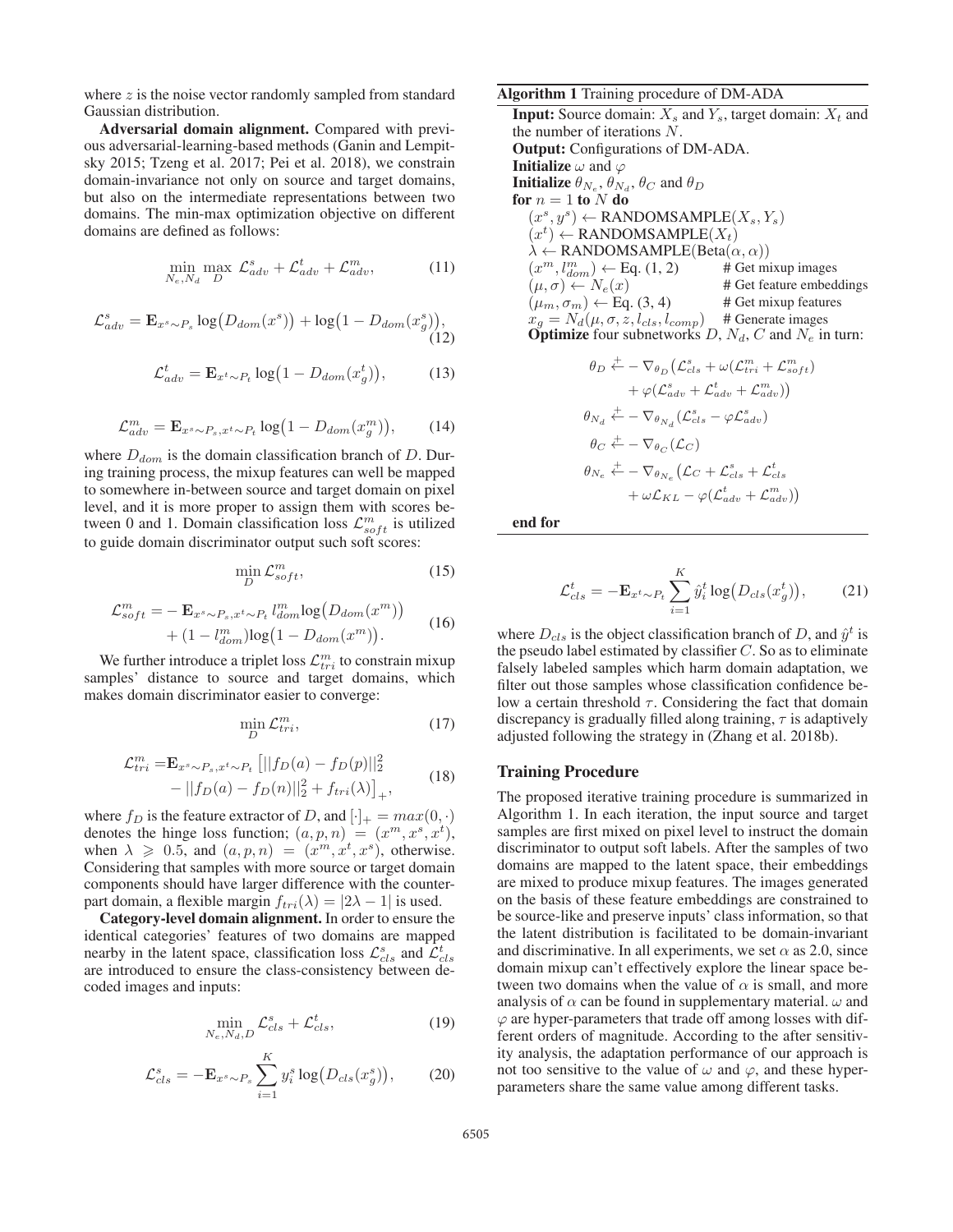

Figure 3: The comparison between with and without domain continuity. Circle & triangle: two classes; Blue & orange: source and target domain; p: test sample. (Best viewed in color.)

#### **Discussion**

Pixel-level domain mixup. The work of (Zhang et al. 2018a) proposes the *mixup* vicinal distribution as a manner to encourage the model to behave linearly in-between training examples. Another work (Berthelot et al. 2019) improves interpolation's continuity in latent space and benefits downstream tasks. In adversarial domain adaptation, we also would like to lead the domain discriminator to behave linearly between source and target domains. As a result, the domain discriminator is of high capacity to accurately judge the generated images containing oscillations to two domains. In our implementation, such discriminator is trained with pairs of linearly mixed image  $x^m = \lambda x^s + (1 - \lambda)x^t$ and corresponding soft label  $l_{dom}^m = \lambda$ , where  $x^m$  simulates an oscillation mode to two domains and  $\lambda$  provides the guidance. Combined with feature-level mixup, pixel-level mixup can further narrow the domain discrepancy, which is shown in the after ablation study.

Feature-level domain mixup. Existing works attempt to map source and target domains to a common latent distribution, while limited data can not guarantee most parts of the latent space domain-invariant. In order to yield a more continuous domain-invariant latent distribution, the mixup features of two domains are exploited.

We use an intuitive example to illustrate the effectiveness of domain continuity on aligning source and target domains. As shown in Figure 3, the biased test sample  $p$  may be misclassified without the constraint of domain continuity. However, through adding the mixup feature embedding to the training process, the latent codes between the same class of two domains should also be domain-invariant, which forms the intra-class clusters  $C_1$  and  $C_2$ . Thus the decision boundary is refined, and the biased samples in these clusters can be classified correctly.

## Experiments

In this section, we first introduce the experimental setup. Then, the classification performance on three domain adaptation benchmarks are presented. Finally, ablation study and sensitivity analysis are conducted for the proposed approach.

Table 1: Classification accuracy (mean  $\pm$  std %) values of target domain over five independent runs on the digits datasets. The best performance is indicated in bold and the second best one is underlined.

| Method             | $MN \rightarrow$ | $MN \rightarrow$ | $US \rightarrow$ | $SV \rightarrow$ |
|--------------------|------------------|------------------|------------------|------------------|
|                    | US(p)            | US(f)            | MN               | MN               |
| Source only        | $76.0 \pm 1.8$   | $79.3 \pm 0.7$   | $59.5 \pm 1.9$   | $62.1 \pm 1.2$   |
| MMD (2015)         |                  | $81.1 \pm 0.3$   |                  | $71.1 \pm 0.5$   |
| RevGrad (2015)     | $77.1 \pm 1.8$   | $85.1 \pm 0.8$   | $73.0 \pm 2.0$   | $73.9 \pm 1.2$   |
| CoGAN (2016)       | $91.2 \pm 0.8$   |                  | $89.1 \pm 1.0$   |                  |
| <b>DRCN</b> (2016) | $91.8 \pm 0.1$   |                  | $73.7 \pm 0.0$   | $82.0 \pm 0.1$   |
| ADDA (2017)        | $89.4 \pm 0.2$   |                  | $90.1 \pm 0.8$   | $76.0 \pm 1.8$   |
| PixelDA $(2017)$   |                  | $95.9 \pm 0.7$   |                  |                  |
| <b>MSTN</b> (2018) | $92.9 \pm 1.1$   |                  |                  | $91.7 \pm 1.5$   |
| GTA (2018)         | $92.8 \pm 0.9$   | $95.3 \pm 0.7$   | $90.8 \pm 1.3$   | $92.4 \pm 0.9$   |
| ADR (2018a)        | $93.2 \pm 2.5$   | $96.1 \pm 0.3$   | $93.1 \pm 1.3$   | $95.0 \pm 1.9$   |
| DM-ADA (ours)      | $94.8 \pm 0.7$   | $96.7 \pm 0.5$   | $94.2 \pm 0.9$   | $95.5 \pm 1.1$   |

#### Experimental Setup

In this part, we describe the network architectures and hyperparameters of different tasks. Our approach is implemented with PyTorch deep learning framework (Paszke et al. 2017).

Digits experiments. In this part of experiments, we construct four subnetworks with train-from-scratch architectures following (Sankaranarayanan et al. 2018). Four Adam optimizers with base learning rate 0.0004 are utilized to optimize these submodels for 100 epochs. The hyper-parameters  $\omega$  and  $\varphi$  are set as 0.1 and 0.01 respectively, and their values are constant in all experiments. All of the input images of encoder and discriminator are resized to  $32 \times 32$ .

Office experiments. For the encoder, the last layer of AlexNet (Krizhevsky, Sutskever, and Hinton 2012) is replaced with two parallel fully connected layers producing 256 dimensional vectors respectively, and former layers are initialized with the model pretrained on ImageNet (Russakovsky et al. 2015). The encoder is fine-tuned with base learning rate 0.0001 for 100 epochs, and the base learning rate of other three submodels is set as 0.001. The inputs of encoder and discriminator are resized to  $227 \times 227$  and  $64 \times 64$  respectively.

VisDA experiments. ResNet-101 (He et al. 2016) serves as the base architecture, and it is initialized with the model pretrained on ImageNet (Russakovsky et al. 2015). The learning rate setting is same as that in the office experiments, and the results are reported after 20 epochs training. The inputs of encoder and discriminator are resized to  $224 \times 224$ and  $64 \times 64$  respectively.

#### Classification on Digits Datasets

Dataset. In this set of experiments, three digits datasets are used: MNIST (Lécun et al. 1998), USPS (Hull 1994) and Street View House Numbers (SVHN) (Netzer et al. 2011). Each dataset contains ten classes corresponding to number 0 to 9. Four settings are used for measurement:  $MN \rightarrow US(p)$ : sampling 2000 images from MNIST and 1800 images from USPS;  $MN \rightarrow US$  (f) and  $US \rightarrow MN$ : using the full training set of MNIST and USPS;  $SV \rightarrow MN$ : using the full training set of SVHN and MNIST.

Results. Table 1 presents the results of our approach in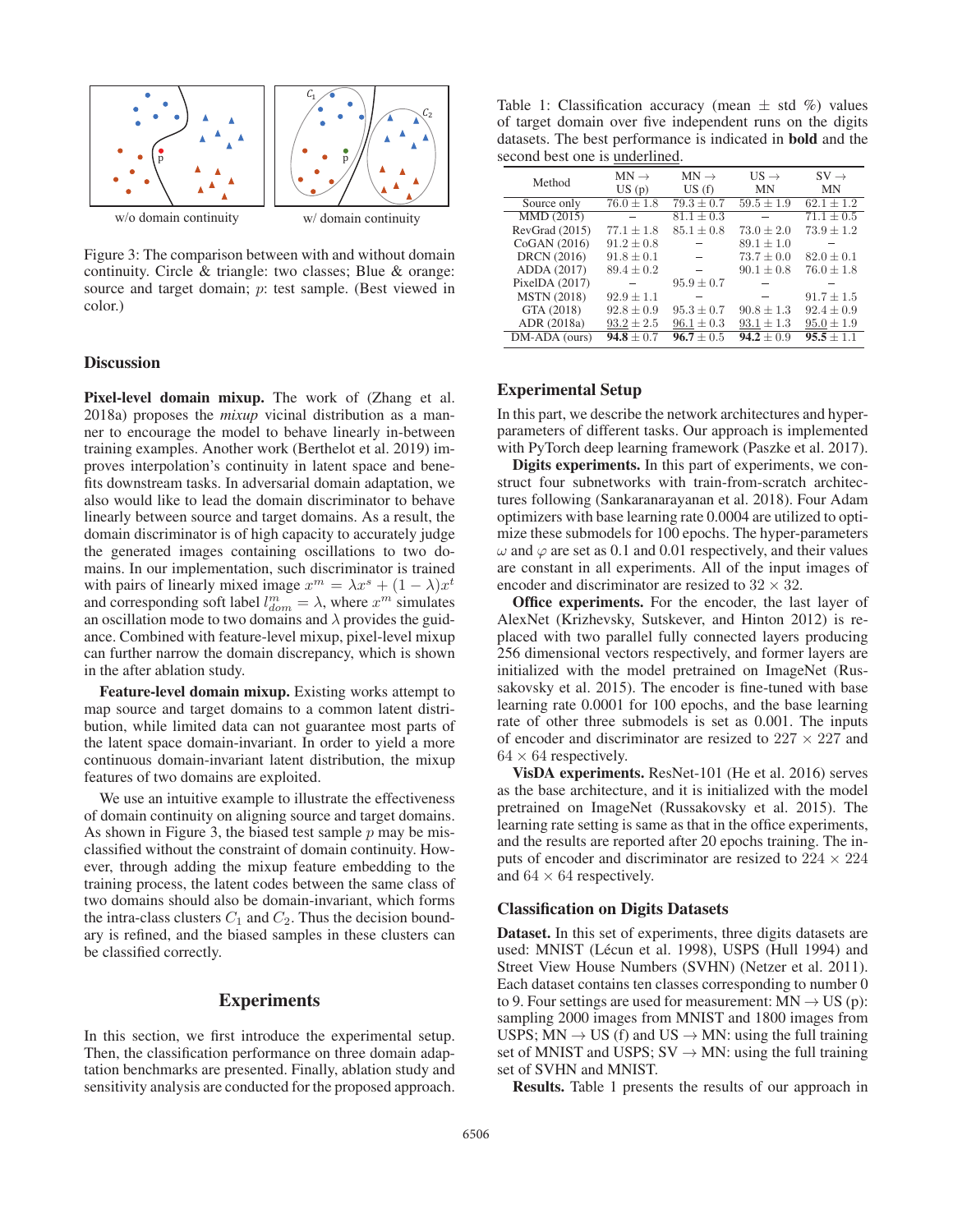| ne ocal performance to mureated in louid and the second ocal one to andermical |                   |                   |                   |                   |                   |                   |         |
|--------------------------------------------------------------------------------|-------------------|-------------------|-------------------|-------------------|-------------------|-------------------|---------|
| Method                                                                         | $A \rightarrow W$ | $D \rightarrow W$ | $W \rightarrow D$ | $A \rightarrow D$ | $D \rightarrow A$ | $W \rightarrow A$ | Average |
| AlexNet (source only) (2012)                                                   | $60.6 \pm 0.4$    | $95.4 \pm 0.2$    | $99.0 \pm 0.1$    | $64.2 \pm 0.3$    | $45.5 \pm 0.5$    | $48.3 \pm 0.5$    | 68.8    |
| TCA (2011)                                                                     | $59.0 \pm 0.0$    | $90.2 \pm 0.0$    | $88.2 \pm 0.0$    | $57.8 \pm 0.0$    | $51.6 \pm 0.0$    | $47.9 \pm 0.0$    | 65.8    |
| DDC (2014)                                                                     | $61.0 \pm 0.5$    | $95.0 \pm 0.3$    | $98.5 \pm 0.3$    | $64.9 \pm 0.4$    | $47.2 \pm 0.5$    | $49.4 \pm 0.4$    | 69.3    |
| DAN (2015)                                                                     | $68.5 \pm 0.3$    | $96.0 \pm 0.1$    | $99.0 \pm 0.1$    | $66.8 \pm 0.2$    | $50.0 \pm 0.4$    | $49.8 \pm 0.3$    | 71.7    |
| RevGrad(2015)                                                                  | $73.0 \pm 0.5$    | $96.4 \pm 0.3$    | $99.2 \pm 0.3$    | $72.3 \pm 0.3$    | $52.4 \pm 0.4$    | $50.4 \pm 0.5$    | 74.1    |
| <b>DRCN</b> (2016)                                                             | $68.7 \pm 0.3$    | $96.4 \pm 0.3$    | $99.0 \pm 0.2$    | $66.8 \pm 0.5$    | $56.0 \pm 0.5$    | $54.9 \pm 0.5$    | 73.6    |
| <b>MADA</b> (2018)                                                             | $78.5 \pm 0.2$    | $99.8 \pm 0.1$    | $100 \pm 0.0$     | $74.1 \pm 0.1$    | $56.0 \pm 0.2$    | $54.5 \pm 0.3$    | 77.1    |
| <b>MSTN</b> (2018)                                                             | $80.5 \pm 0.4$    | $96.9 \pm 0.1$    | $99.9 \pm 0.1$    | $74.5 \pm 0.4$    | $62.5 \pm 0.4$    | $60.0 \pm 0.6$    | 79.1    |
| GCAN (2019)                                                                    | $82.7 \pm 0.1$    | $97.1 \pm 0.1$    | $99.8 \pm 0.1$    | $76.4 \pm 0.5$    | 64.9 $\pm$ 0.1    | $62.6 \pm 0.3$    | 80.6    |
| $DM-ADA$ (ours)                                                                | $83.9 \pm 0.4$    | $99.8 \pm 0.1$    | $99.9 \pm 0.1$    | $77.5 \pm 0.2$    | $64.6 \pm 0.4$    | 64.0 $\pm$ 0.5    | 81.6    |
|                                                                                |                   |                   |                   |                   |                   |                   |         |

Table 2: Classification accuracy (mean  $\pm$  std %) values of target domain over five independent runs on the Office-31 dataset. The best performance is indicated in bold and the second best one is underlined.

Table 3: Classification accuracy on the validation set of VisDA-2017 challenge.

| Method                          | Accuracy $(\% )$ |
|---------------------------------|------------------|
| ResNet-101 (source only) (2016) | 52.4             |
| RevGrad (2015)                  | 57.4             |
| DAN (2015)                      | 62.8             |
| JAN (2017)                      | 65.7             |
| GTA (2018)                      | 69.5             |
| MCD-DA (2018b)                  | 71.9             |
| ADR (2018a)                     | 73.5             |
| DM-ADA (ours)                   | 75.6             |

comparison with other adaptation approaches on the digits datasets. For the source only test, we use the same encoder and classifier architectures as the ones used in our approach. The reported results are averaged over five independent runs with random initialization. Our approach achieves the stateof-the-art performance on all four settings. Especially, it outperforms former GAN-based approaches (Bousmalis et al. 2017; Ghifary et al. 2016; Sankaranarayanan et al. 2018), which illustrates the effectiveness of the proposed architecture on aligning source and target domains.

#### Classification on Office-31

Dataset. Office-31 (Saenko et al. 2010) is a standard domain adaptation benchmark commonly used in previous researches. Three distinct domains, Amazon(A), Webcam(W) and DSLR(D), make up of the whole Office-31 dataset. Each domain contains the same 31 classes of office supplies. All transfer tasks of three domains are used for evaluation.

Results. Table 2 reports the performance of our method compared with other works. The results of AlexNet trained with only source domain data serves as the lower bound. Our approach obtains the best performance in three of four hard cases:  $A \rightarrow W$ ,  $W \rightarrow A$  and  $A \rightarrow D$ . For two easier cases:  $W \rightarrow D$  and  $D \rightarrow W$ , our approach achieves accuracy higher than 99.5% and ranks the first two places. Given the fact that the number of samples per class is limited in the Office-31 dataset, our approach manages to improve the performance by providing augmented samples and features.

Table 4: Effectiveness of pixel-level mixup (PM), featurelevel mixup (FM) and triplet loss (Tri).

| PM | FM | Tri | $A$ -distance | Accuracy $(\% )$ |  |
|----|----|-----|---------------|------------------|--|
|    |    |     | 1.528         | 76.7             |  |
|    |    |     | 1.519         | 78.1             |  |
|    |    |     | 1.508         | 79.4             |  |
|    |    |     | 1.497         | 82.1             |  |
|    |    |     | 1.492         | 83.2             |  |
|    |    |     | 1.489         | 83.9             |  |
|    |    |     |               |                  |  |

Table 5: Effectiveness of  $D_{cls}$  and pseudo target labels.

| $D_{cls}$ |       | pseudo   $\mathcal A$ -distance Accuracy (%) |  |
|-----------|-------|----------------------------------------------|--|
|           | 1.503 | 80.6                                         |  |
|           | 1.496 | 82.3                                         |  |
|           | 1.489 | 83 9                                         |  |

### Classification on VisDA-2017

Dataset. The VisDA-2017 (Peng et al. 2017) challenge proposes a large-scale dataset for visual domain adaptation. The training domain is composed of synthetic renderings of 3D models. The validation domain is made up of photo-realistic images drawn from MSCOCO (Lin et al. 2014). Both domains contain the same 12 classes of objects.

Results. Table 3 reports the results on the VisDA-2017 cross-domain classification dataset. The ResNet-101 model pretrained on ImageNet acts as the baseline. Our approach achieves the highest accuracy among all adaptation approaches, and exceeds the baseline with a great margin. Under the condition that large domain shift exists, like transferring from synthetic objects to real images in this task, we think that the triplet loss and soft label play a critical role in excavating intermediate status between two domains.

### Ablation Study

Metrics. Two metrics are employed. (1) A-distance (Ben-David et al. 2010; Mansour, Mohri, and Rostamizadeh 2009) serves as a measure of cross-domain discrepancy. Inputted with extracted features of two domains, a SVM classifier is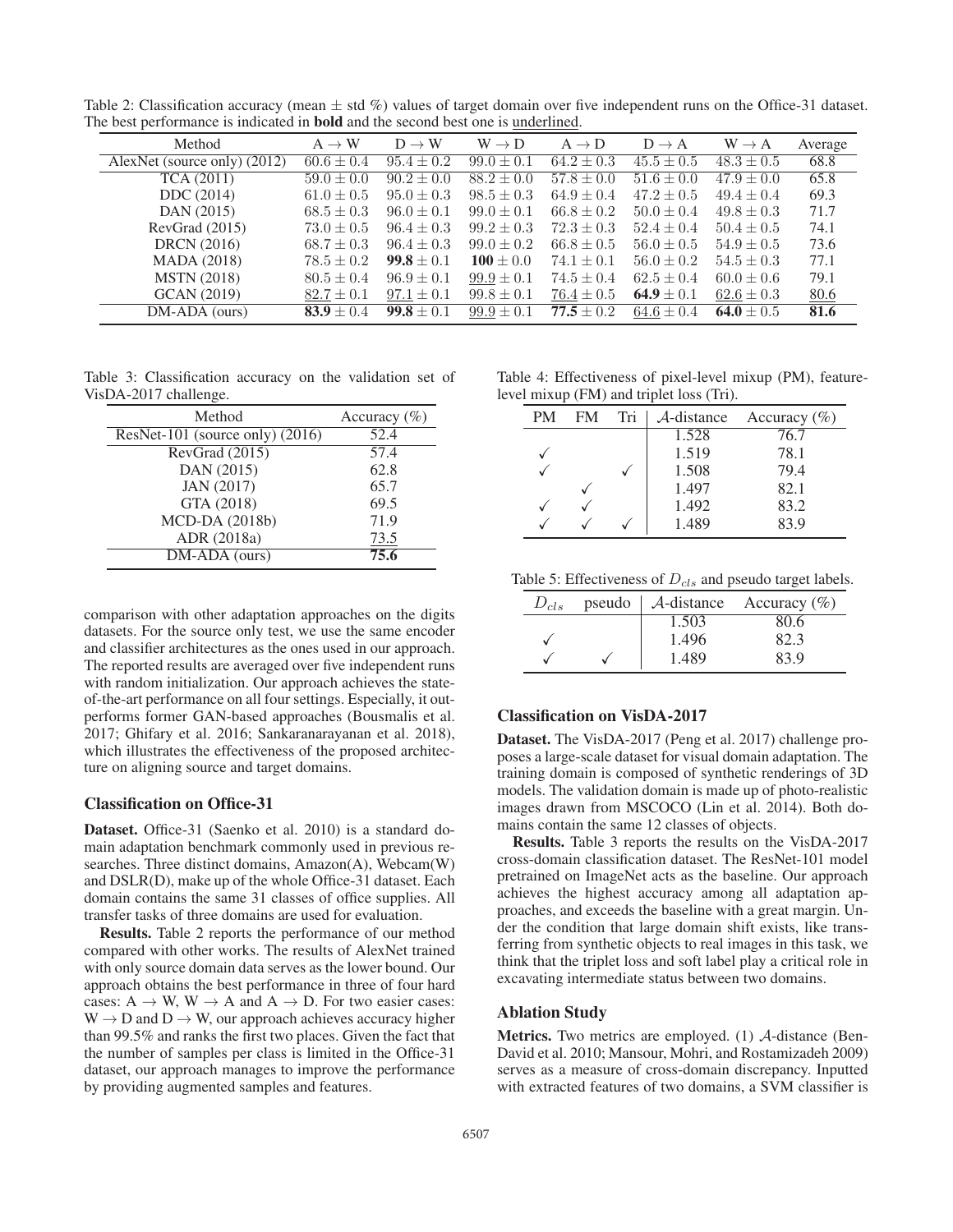

Figure 4: The t-SNE (Maaten and Hinton 2008) visualization of target domain's feature distribution on the transfer task SVHN  $\rightarrow$  MNIST under four different configurations. (Best viewed in color.)



Figure 5: The generated images with confidence 0.9, 0.7 and 0.5 using 0/1 and our discriminator. (task:  $SV \rightarrow MN$ )

used to classify the source and target domain features, and the generalization error is defined as  $\epsilon$ . Then the A-distance can be calculated as:  $d_A = 2(1 - 2\epsilon)$ . (2) Classification accuracy on target domain serves as a measure of task-specific performance. In this part of experiments, both metrics are evaluated on the task  $A \rightarrow W$ .

Effect of pixel-level and feature-level mixup. Table 4 examines the effectiveness of pixel-level mixup (PM) and feature-level mixup (FM). The first row only uses the images and feature embeddings from two domains for training, and it serves as the baseline. In the fourth row, featurelevel mixup achieves notable improvement compared with baseline, since the domain-invariant latent space is facilitated to be more continuous in this configuration. In the fifth row, pixel-level mixup further enhance model's performance through guiding discriminator output soft scores between 0 and 1, which means it is an essential auxiliary scheme for feature-level mixup. In Figure 5, compared with traditional 0/1 discriminator, our discriminator leads to more sourcelike generated images, which means the domain discrepancy can be further narrowed via pixel-level mixup.

Effect of triplet loss. In Table 4, we evaluate another key component, *i.e.*, triplet loss (Tri). In the third and sixth rows, it can also be observed that model's performance is improved after adding the triplet loss to discriminator's training process, since this loss ease the convergence of domain discriminator. We further utilize t-SNE (Maaten and Hinton 2008) to visualize the feature distribution of target domain on the task  $SV \rightarrow MN$ . As shown in Figure 4, the features of different classes are separated most clearly in the full model, *i.e.*, with domain mixup on two levels and triplet loss.

Effect of  $D_{cls}$  and pseudo target labels. In order to conduct category-aware alignment between source and target domains, the classification branch of discriminator  $D_{cls}$  and pseudo target labels are employed, and the effectiveness of them is examined in Table 5. After appending  $D_{cls}$ , classifi-



Figure 6: The sensitivity analysis of  $\omega$  (left) and  $\varphi$  (right). Four hard-to-transfer tasks of Office-31 dataset are involved.

cation accuracy increases by 1.7%, since this branch facilitates generated images to preserve the class information contained in inputs, which makes domain adaptation perform on the same categories of two domains. On such basis, pseudo target labels introduce the discriminative information of target domain to the adaptation process and make model's performance state-of-the-art.

### Sensitivity Analysis

In this section, we discuss our approach's sensitivity to hyper-parameters  $\omega$  and  $\varphi$  which trade off among losses with different orders of magnitude. Four hard-to-transfer tasks of Office-31 dataset are used for evaluation. In Figure 6, it can be observed that the transfer performance is not sensitive to the variance of  $\omega$  and  $\varphi$  near 0.1 and 0.01, respectively. In consequence, we can set  $\omega$  and  $\varphi$  as 0.1 and 0.01 for all tasks, and the transfer performance should be satisfactory.

# **Conclusion**

In this paper, we address the problem of unsupervised domain adaptation. A GAN-based architecture is constructed to transfer knowledge from source domain to target domain. In order to facilitate a more continuous domain-invariant latent space and fully utilize the inter-domain information, we propose the domain mixup on pixel and feature level. Extensive experiments on adaptation tasks with different extent of domain shift and data complexity demonstrate the predominant performance of our approach.

#### Acknowledge

This work was supported by National Science Foundation of China (61976137, U1611461). This work was also supported by SJTU-BIGO Joint Research Fund, and CCF-Tencent Open Fund.